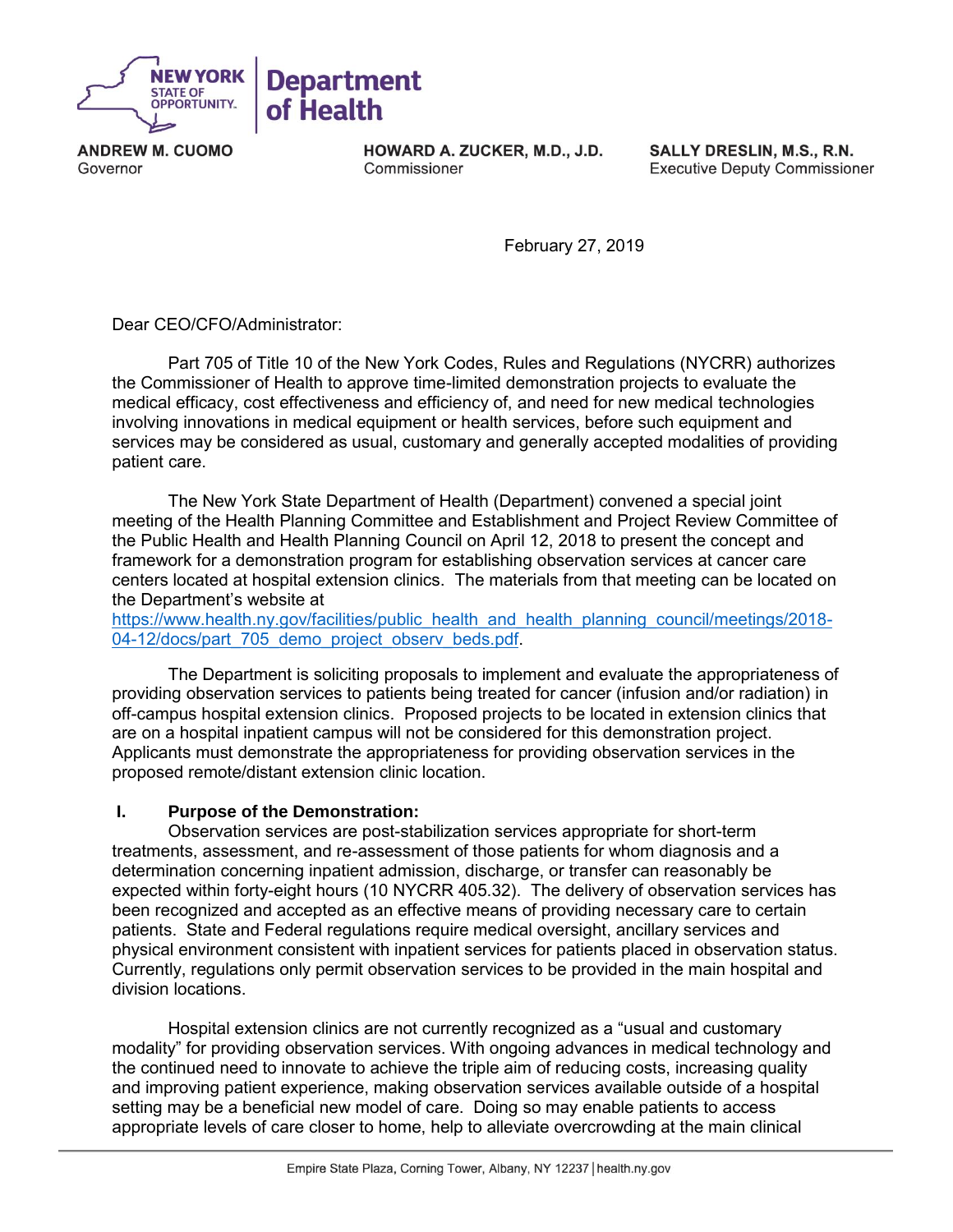campus of a regional health care system, and leverage telemedicine services in support of observation services. This demonstration program opportunity would allow observation services to be provided in off-campus hospital extension clinics, specifically for patients undergoing treatment for cancer.

Consistent with 10 NYCRR §705.1, the goal of the demonstration project is to determine if the delivery of observation services to cancer patients in off-campus hospital extension clinics is medically effective, can be efficiently provided at a reasonable cost, and supportive of patient need and choice. To that end, the project will evaluate the overall cost effectiveness, quality of care and patient experience.

### **II. Duration of the Demonstration:**

The demonstration project period will be limited to five years. The five-year period will start on the date that health care services become available at the demonstration site. During the demonstration period, approved applicants will be required to submit periodic reports and a final report. An approved project must be operational within six months of the date of the Department's approval of the proposal.

If the Commissioner determines that the project achieved Department goals, applicants participating in the project, and other hospitals, will be able to apply for authorization under provisions in Section 2802 of the Public Health Law and Part 710 of Title 10 of the NYCRR.

#### **III. Who May Apply:**

New York State Public Health Law Article 28-licensed general hospitals are eligible to submit proposals for consideration for a demonstration project.

## **IV. Demonstration Project Requirements:**

The following parameters have been established for the Observation Bed Demonstration Project:

- A. A maximum of five projects will be designated statewide. Projects will be reviewed based on the degree to which they are expected to improve access to care.
- B. An individual applicant hospital may submit one proposal and it must be for one extension clinic site.
- C. Observation beds must be located within a licensed hospital extension clinic which is directly controlled by the governing body of the hospital.
- D. No more than three observation beds will be permitted in an approved extension clinic location.
- E. Services are limited to patients over the age of 18 with the primary diagnosis of cancer.
- F. Patients must be undergoing active treatment for cancer (not in remission) and be ambulatory.
- G. The hospital extension clinic providing observation services must operate 24 hours per day, 7 days per week.
- H. Extension clinics providing observation services must be compliant with State and Federal Life Safety Code and Physical Environment regulations applicable to hospital inpatient services. No waivers will be considered for these proposals.
- I. Services provided to patients in observation status must be consistent with all services provided to patients admitted to the hospital. This includes staffing, quality of care, privacy, diagnostic testing, dietary, ancillary, and support services.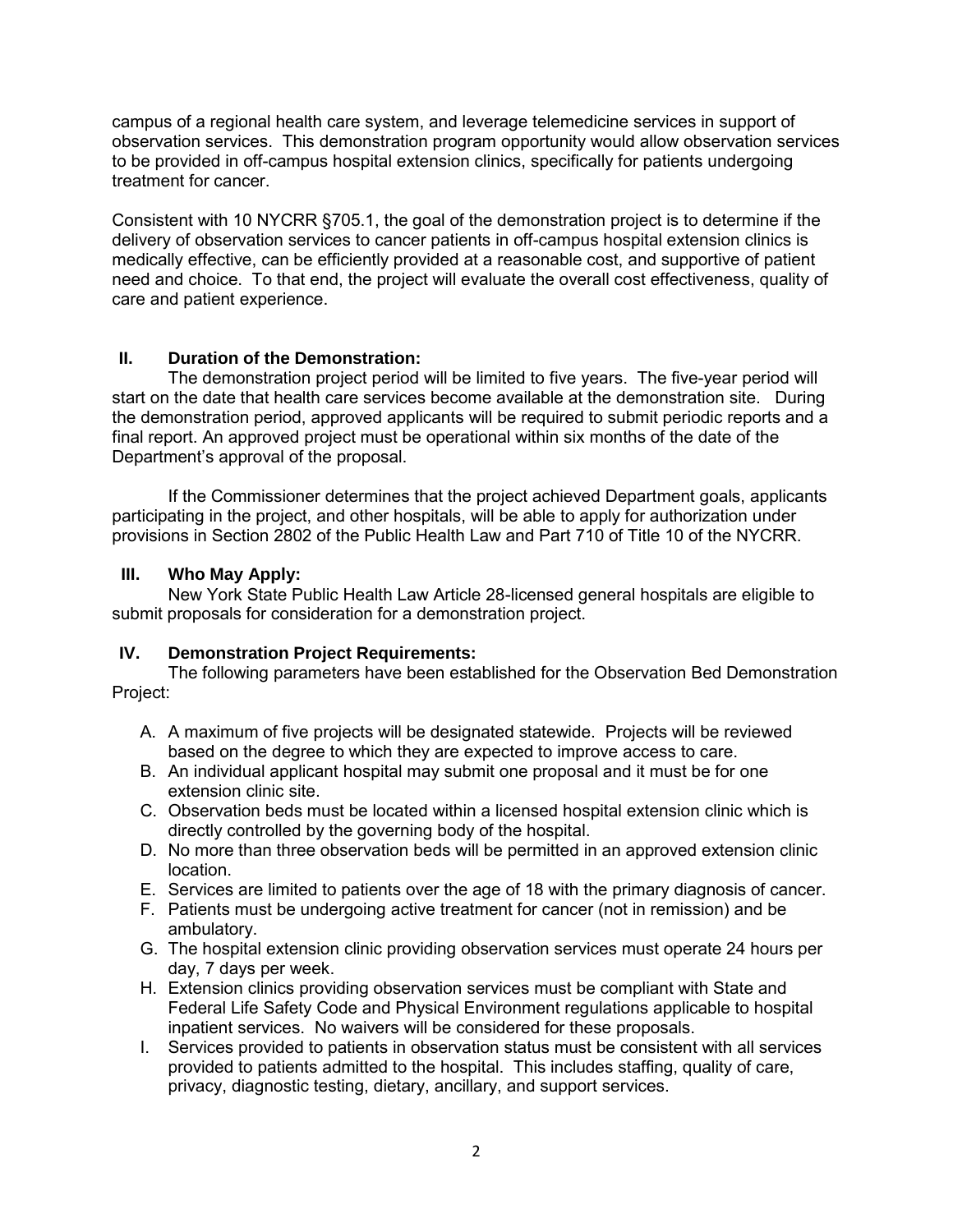- J. Hospital extension clinics providing observation services must ensure the availability of staff and equipment for resuscitation.
- K. Hospital extension clinics providing observation services must establish protocols for transfer and discharge.
- L. Approved extension clinic sites must be operational within six months of the date of the Department's approval of the proposal.

The Department does not anticipate establishing any special Medicaid reimbursement rates, or otherwise providing any extraordinary funding associated with this demonstration program.

#### **V. Data and Reporting Requirements:**

Consistent with 10 NYCRR §705.8, approved applicants must submit reports every six months for the duration of the project. A final report is required within 90 days of the project end date.

Reports must include, at a minimum, the following information, solely related to care provided to cancer patients:

- A. Utilization rates for the extension clinic observation beds and observation beds operated elsewhere in the hospital.
- B. Average charge and cost for the extension clinic observation beds and observation beds operated elsewhere in the hospital.
- C. Patient satisfaction/experience data for the extension clinic observation beds and observation beds operated elsewhere in the hospital. The applicant hospital should include the patient satisfaction/experience measures that are proposed to be used in its application.
- D. Medical and nursing staff experience, including the primary care physician's experience regarding communication and timeliness of information.
- E. Comorbidity analysis of extension clinic versus hospital patients (i.e., what types of patients are being seen at the extension clinic compared to those being seen at the hospital).
- F. Projected impact on case mix at hospital location(s) where the demonstration project patients previously would have been treated.
- G. Telemedicine use by extension clinic physicians and mid-level providers, to capture the volume, type and outcome of telemedicine modalities used. The Department will provide more details prior to the commencement of demonstration adult cancer service delivery at the approved extension clinic site.
- H. Metrics related to timeliness of diagnostic and treatment services received by patients at the extension clinic versus those at hospital location(s). For example, to what degree have patient wait times for visits/services declined? To what degree have wait times in hospital location(s) declined as a result of patients being seen at the extension clinic?
- I. A description of each extension clinic's adult cancer patient population, including but not limited to age categories, length of stay, diagnoses requiring observation stays, treatments provided during observation stays, discharge locations, and reasons for readmission to any setting in subsequent 30 days, if applicable.

In addition, approved programs will be required to report adverse events related to the diagnosis, treatment, and care of adult cancer patients at the extension clinic site. The Department will provide additional information regarding the reporting of adverse events prior to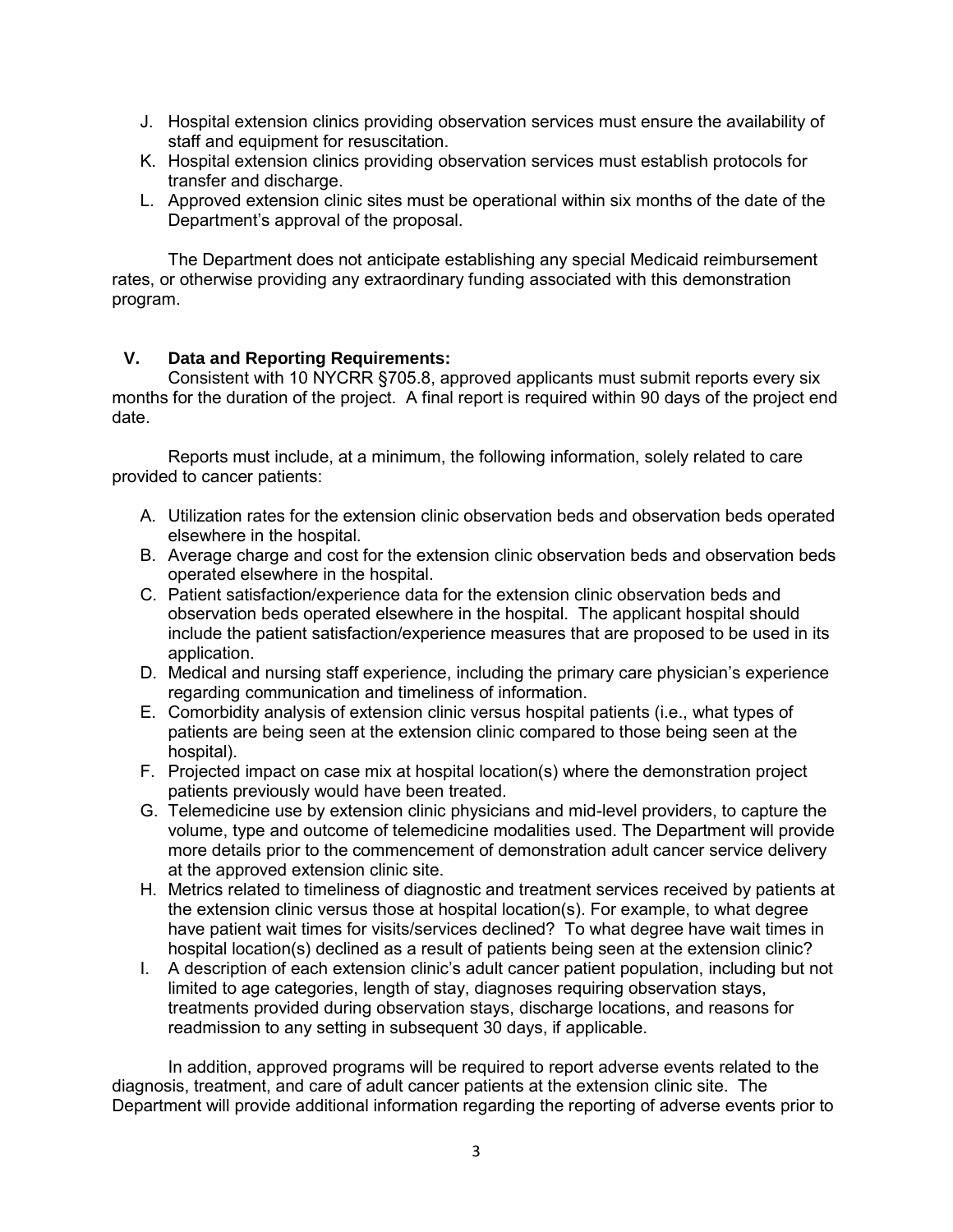the commencement of demonstration adult cancer service delivery at the approved extension clinic site.

## **VI. Proposal Content:**

Applicants must submit their proposals in the form of a Full Review CON application through NYSE-CON. Applicants should include a written narrative of the proposal not to exceed 30 pages, in the form of a supplemental attachment to the CON application. This narrative should address in detail the framework of the proposal, including, at a minimum:

- A. The name, location, and operating certificate number of the proposed extension clinic site.
- B. The number of observation beds proposed for the site.
- C. The staffing plan for the demonstration project observation services, by shift and discipline.
- D. The annual projected annual utilization and average daily census for the extension clinic observation beds.
- E. The name and location of the hospital(s) at which patients that are expected to utilize services at the extension clinic during the demonstration period, currently receive cancer treatment and related observation services.
- F. The projected impact on annual utilization and average daily census of observation services at those hospital(s).
- G. The projected annual revenue and cost of the proposed project, and the projected fiscal impact on the related hospital(s).
- H. A description of what, if any, telehealth services are projected to be utilized as part of the cancer treatment and observation services provided as part of the demonstration project.
- I. A description of the patient population expected to receive cancer treatment and observation services at the extension clinic, including geographic location, and the anticipated impact on their need for and access to those services.
- J. A description of the medical effectiveness, patient safety, cost efficiency, and patient experience goals of the project, target benchmarks for each goal, and how performance toward achieving each goal will be measured and evaluated.
- K. A description of how the applicant hospital will ensure compliance with State and Federal hospital regulatory requirements for patient services at the extension location. The proposal must specifically describe how the demonstration project will comply with the requirements specified in 10 NYCRR 405.32 Observation services.
- L. A description of how the proposal will address patient safety and patient satisfaction.

#### **VII. Proposal Review Process:**

Proposals are subject to full review, consistent with 10 NYCRR 705.7. Proposals will initially be reviewed by a Technical Advisory Group (TAG), consistent with 10 NYCRR 705.5. In reviewing applications and making recommendations to the Commissioner, the technical advisory group will consider factors, including but not limited to:

- A. The extent to which an applicant's proposal meets the goals of the demonstration as set by the Commissioner.
- B. The adequacy of the methodology proposed for the demonstration.
- C. The ability of the proposed demonstration to collect data required for an analysis of the project.
- D. The adequacy and appropriateness of the plan for organizing and carrying out the project.
- E. The technical qualifications of the principal investigator and the proposed project staff.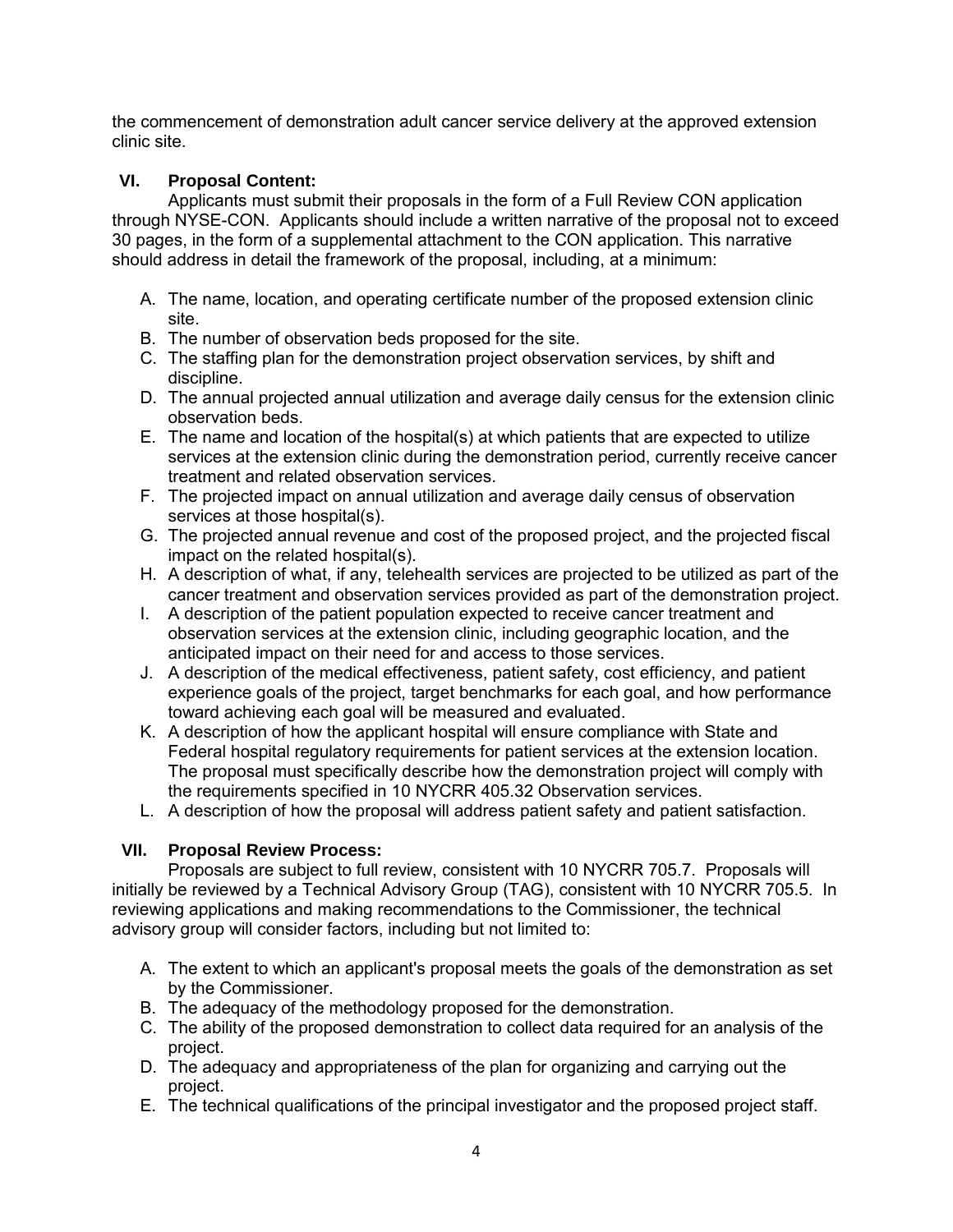- F. The reasonableness of the proposed budget in relation to the proposed project.
- G. The adequacy of the facility and resources available to the applicant.
- H. Where an application involves activities which could have an adverse health effect upon individuals participating in the demonstration, the adequacy of the proposed means for protecting against or minimizing such effects.
- I. The relevance and status of any approvals required by the Federal Food and Drug Administration or the subject of the demonstration project.
- J. The number of applications to be approved.

Projects recommended by the TAG will be presented to the Public Health and Health Planning Council for its recommendation. The Commissioner will decide the final approval of projects.

#### **VIII. Proposal Submission Process**

**Proposals must be submitted through the New York State Electronic Certificate of Need (NYSE-CON) system, as a Full Review Construction application, no later than 5:00 p.m. Friday, May 31, 2019***.* **The \$3,000 application fee must be received within seven days of application submission, referencing the application submission number, and mailed** 

**to:**

Bureau of Project Management New York State Department of Health Corning Tower, Room 1842 Albany, NY 12237

Further information concerning this demonstration and the proposal process may be obtained by writing to [CONS@health.ny.gov.](mailto:CONS@health.ny.gov) Questions should be submitted by 5:00 p.m. Friday, March 29, 2019. Answers will be posted to the Department's website by 5:00 p.m. Friday, April 12, 2019.

Sincerely,

Daniel B. Sheppard, Deputy Commissioner Office of Primary Care and Health Systems Management